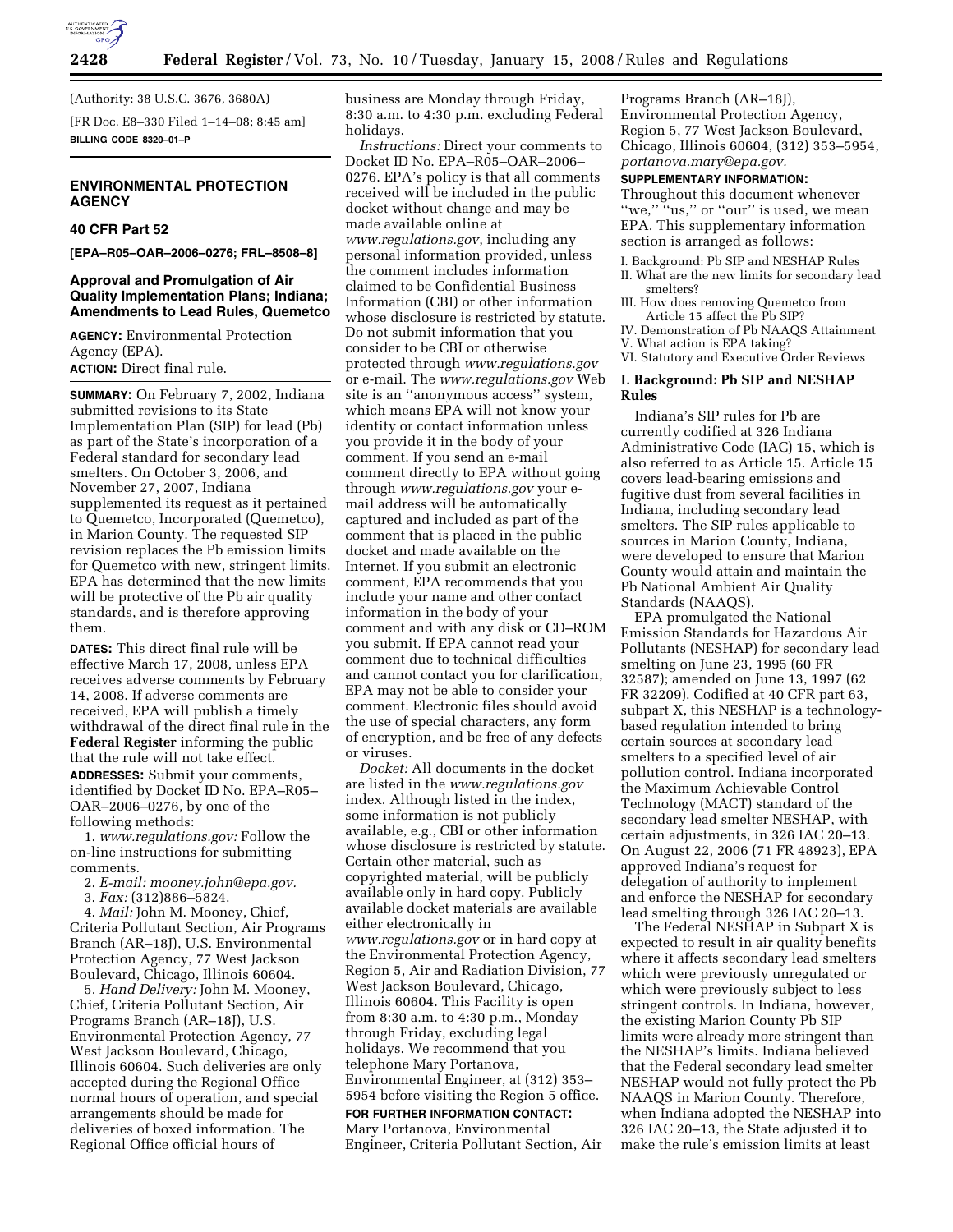as stringent as the Marion County Pb SIP limits had been.

There are two secondary lead smelters in Marion County, Indiana, Quemetco and Refined Metals of Indianapolis (Refined Metals). Quemetco, located in Indianapolis, recycles lead-acid batteries and other lead-bearing materials. It is currently operating and is affected by both the Marion County Pb SIP and the NESHAP rules for secondary lead smelters. Indiana chose to remove the paragraph that addressed Quemetco from the Pb SIP at Article 15, so that the facility's Pb emission regulations would all reside in one State rule, 326 IAC 20–13. The Refined Metals facility has closed.

### **II. What are the new limits for secondary lead smelters?**

The emission limits for Quemetco in 326 IAC 20–13 differ from the last Federally approved Pb SIP limits in Article 15. The SIP previously approved by EPA contained Pb emission limits for specific processes and process fugitive emissions. Later, the Quemetco facility enclosed its Pb emission sources. Indiana subsequently revised Quemetco's Pb rules to apply Pb emission limits on individual numbered vent stacks under the facility's new configuration. The Pb limits in 326 IAC 20–13, which were submitted to EPA on February 7, 2002, correspond to Quemetco's current stack configuration. In addition, the limits in 326 IAC 15– 1–2(a)(8) were given in units of pounds per hour, but the numerical Pb emission limits for Quemetco in 326 IAC 20–13– 2(a) are given in units of milligrams per dry standard cubic meter (mg/dscm) to match the Federal NESHAP's emission limit units.

The process source limits in 326 IAC 20–13–2(a) are 1.0 mg/dscm, compared to the corresponding NESHAP limits of 2.0 mg/dscm. This limit applies to Quemetco's Stacks 100 and 111. The process fugitive source limits are 0.5 mg/dscm, compared to the NESHAP limits of 2.0 mg/dscm, and the emission limits for stacks venting fugitive dust sources are also 0.5 mg/dscm, compared to the NESHAP limits of 2.0 mg/dscm. These limits apply to Quemetco's Stacks 101–109. Quemetco has already shown that it can meet these limits.

The regulation at 326 IAC 20–13–2(a) also requires the use of High Efficiency Particulate Air (HEPA) filters, as defined in 40 CFR 63.542, on process fugitive emissions and stacks venting fugitive dust sources. The Quemetco facility already uses HEPA filters on its baghouses.

Indiana's secondary lead smelter rules include a partial incorporation by

reference of 40 CFR part 63, subpart X, at 326 IAC 20 $-13-1(c)$ . This specifies standards for process and fugitive sources at secondary lead smelters, test methods, fugitive dust control, standard operating procedures for baghouses, and monitoring and recordkeeping requirements. The regulation at 326 IAC 20–13–1(c) does not include certain portions of 40 CFR part 63, subpart X, which are already covered by other portions of 326 IAC 20–13. The numerical emission limits for process, fugitive, and process fugitive sources found in 40 CFR part 63, subpart X are not included in the incorporation because Indiana's rule replaces them with more stringent limits, as in 326 IAC 20–13–2(a), for Quemetco. Certain requirements for baghouse bag leak detection systems are also not included in 326 IAC 20–13–1(c). These requirements do not apply to Quemetco, which has HEPA filters and is therefore not required to have a bag leak detection system.

### **III. How does removing Quemetco from Article 15 affect the Pb SIP?**

Because 326 IAC 20–13 now contains Pb emission limits for Quemetco, Indiana chose to delete the portion of Article 15 that contains Pb emission limits for Quemetco under the Marion County SIP, rather than retain duplicate or conflicting emission limits. The final State rule removing 326 IAC 15–1– 2(a)(8) was published in the Indiana Register on January 1, 2001 (24 *Ind. Reg.*  954).

Simply deleting Quemetco's limits from Article 15 would be an unacceptable relaxation of the Marion County Pb SIP, even though Quemetco's Pb air emissions are still regulated by the NESHAP at 326 IAC 20–13. State Pb SIP limits must be directly linked to local air quality effects. The levels of the Pb SIP limits in Article 15 have been shown, through dispersion modeling, to assure attainment and maintenance of the Pb NAAQS in Marion County. The SIP may not be subsequently relaxed without review and rulemaking action by EPA, to assure continued maintenance of the NAAQS. EPA can bring enforcement action against a facility based on noncompliance with the Federally approved SIP limits. The NESHAP sets emission control requirements for secondary lead smelters as a group. Its emission limits are based on nationally available emission control technology. The NESHAP can be changed as a broad national measure, without requiring an analysis of the effects on local air quality.

Therefore, in an October 3, 2006 letter, Indiana requested that portions of 326 IAC 20–13 be approved into the Marion County Pb SIP in place of 326 IAC  $15-1-2(a)(8)$ . This request was clarified in a second letter from Indiana to EPA dated November 27, 2007. Incorporating those provisions of 326 IAC 20–13 into the Marion County Pb SIP ensures that the Pb emission limits for Quemetco cannot be changed without proper State rulemaking procedures, a demonstration of attainment of the Pb NAAQS, and review and rulemaking action by EPA. The portions of Article 15 which Indiana requested as SIP revisions are 326 IAC 20–13–2(a) (Quemetco's emission limits and filter requirements); 326 IAC 20–13–1(c) (incorporation of 40 CFR part 63, subpart X); and 326 IAC 20–13–6 (compliance testing).

### **IV. Demonstration of Pb NAAQS Attainment**

The State performed dispersion modeling in 2005 using the ISCST3 model to demonstrate that the new limits would protect the Pb NAAQS in Marion County. ISCST3 was the appropriate regulatory dispersion model at the time. The modeling used the regulatory default options and five years of surface meteorological data from the Indianapolis, Indiana airport, with upper-air meteorological data from Dayton, Ohio. Building dimensions were included to account for downwash effects. The State included both Quemetco's Pb emissions and the allowable Pb emissions for the Refined Metals secondary smelter under Article 15. The Refined Metals facility is currently not operating; but because Indiana has maintained the SIP rule addressing Refined Metals in Article 15, its allowable emissions must be included in the Marion County attainment demonstration. The model showed that the limits in 326 IAC 20– 13 will maintain the Pb NAAQS of 1.5 micrograms per cubic meter, quarterly. The maximum modeled quarterly impact of the Marion County Pb sources was 0.16 micrograms per cubic meter. This value includes a background Pb concentration taken from locally monitored air quality data.

## **V. What action is EPA taking?**

EPA is approving Indiana's February 7, 2002, SIP revision request, as supplemented in a letter dated October 3, 2006, and another letter dated November 27, 2007. EPA is approving the removal of 326 IAC  $15-1-2(a)(8)$ from the Indiana Pb SIP. EPA is also approving as part of the SIP: (1) Corresponding minor editorial changes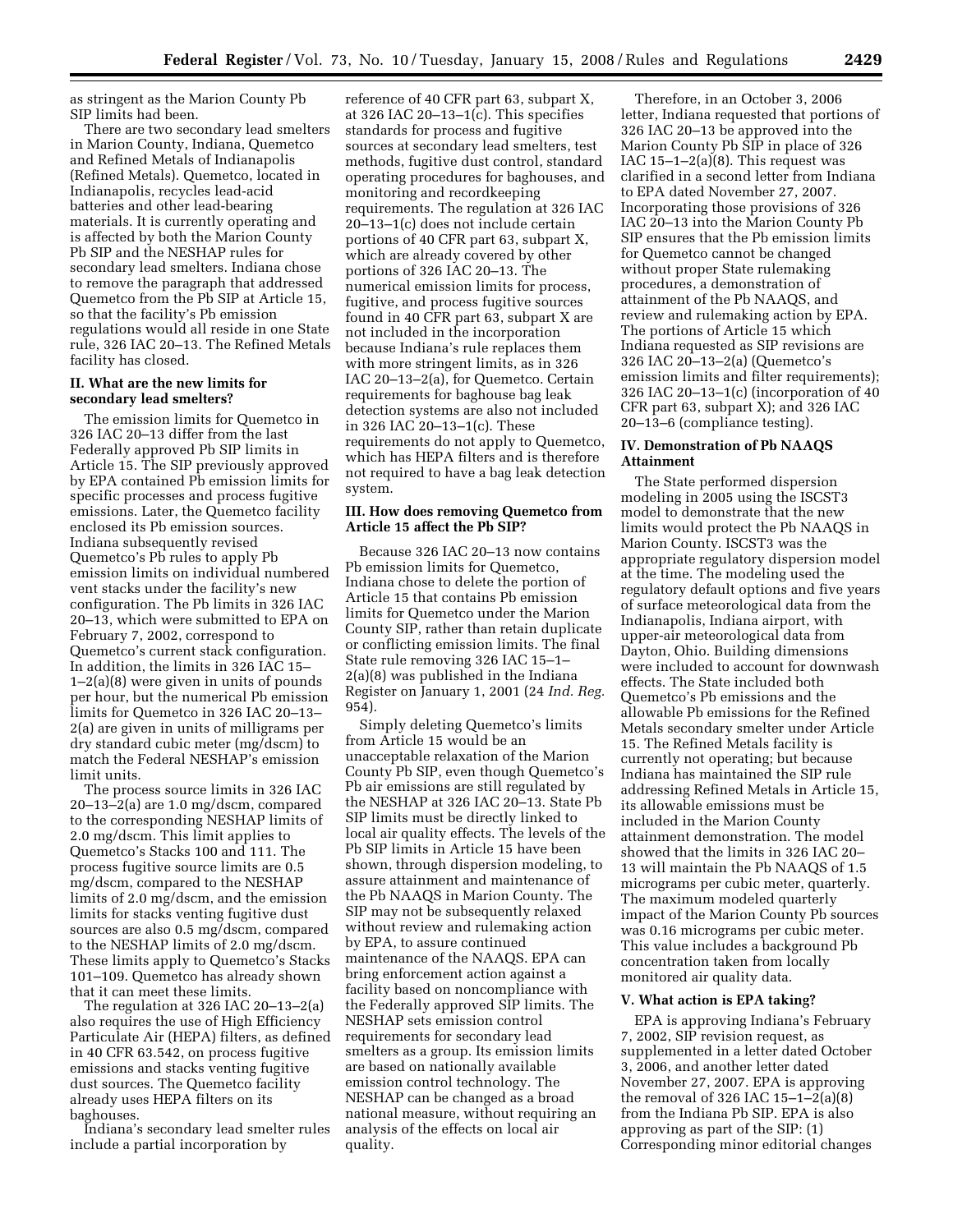in two sections of 326 IAC 15–1 that refer to Quemetco; (2) the addition of 326 IAC 20–13–2(a); (3) the addition of 326 IAC 20–13–1(c); and (4) the addition of 326 IAC 20–13–6. This SIP revision retains emission limits adequate to protect the Pb NAAQS in Marion County, Indiana, and places the regulations affecting Indiana's active secondary lead smelters in one section of Indiana's pollution control regulations. It should be noted that this action in no way affects the continued enforceability of the Federal NESHAP at 40 CFR Part 63, Subpart X.

We are publishing this action without prior proposal because we view this as a noncontroversial amendment and anticipate no adverse comments. However, in the proposed rules section of this **Federal Register** publication, we are publishing a separate document that will serve as the proposal to approve the state plan if relevant adverse written comments are filed. The proposed rule will be effective March 17, 2008 without further notice unless we receive relevant adverse written comments by February 14, 2008. If we receive such comments, we will withdraw this action before the effective date by publishing a subsequent document that will withdraw the final action. All public comments received will then be addressed in a subsequent final rule based on the proposed action. The EPA will not institute a second comment period. Any parties interested in commenting on this action should do so at this time. If we do not receive any comments, this action will be effective March 17, 2008.

## **VI. Statutory and Executive Order Reviews**

## *Executive Order 12866: Regulatory Planning and Review*

Under Executive Order 12866 (58 FR 51735, October 4, 1993), this action is not a ''significant regulatory action'' and, therefore, is not subject to review by the Office of Management and Budget.

## *Executive Order 13211: Actions That Significantly Affect Energy Supply, Distribution, or Use*

Because it is not a ''significant regulatory action'' under Executive Order 12866 or a ''significant energy action,'' this action is also not subject to Executive Order 13211, ''Actions Concerning Regulations That Significantly Affect Energy Supply, Distribution, or Use'' (66 FR 28355, May 22, 2001).

## *Regulatory Flexibility Act*

This action merely approves state law as meeting Federal requirements and imposes no additional requirements beyond those imposed by state law. Accordingly, the Administrator certifies that this rule will not have a significant economic impact on a substantial number of small entities under the Regulatory Flexibility Act (5 U.S.C. 601, *et seq.*).

## *Unfunded Mandates Reform Act*

Because this rule approves preexisting requirements under state law and does not impose any additional enforceable duty beyond that required by state law, it does not contain any unfunded mandate or significantly or uniquely affect small governments, as described in the Unfunded Mandates Reform Act of 1995 (Pub. L. 104–4).

## *Executive Order 13175: Consultation and Coordination With Indian Tribal Governments*

This rule also does not have tribal implications because it will not have a substantial direct effect on one or more Indian tribes, on the relationship between the Federal Government and Indian tribes, or on the distribution of power and responsibilities between the Federal Government and Indian tribes, as specified by Executive Order 13175 (59 FR 22951, November 9, 2000).

#### *Executive Order 13132: Federalism*

This action also does not have Federalism implications because it does not have substantial direct effects on the states, on the relationship between the national government and the states, or on the distribution of power and responsibilities among the various levels of government, as specified in Executive Order 13132 (64 FR 43255, August 10, 1999). This action merely approves a state rule implementing a Federal standard, and does not alter the relationship or the distribution of power and responsibilities established in the Clean Air Act (CAA).

## *Executive Order 13045: Protection of Children From Environmental Health and Safety Risks*

This rule also is not subject to Executive Order 13045 ''Protection of Children from Environmental Health Risks and Safety Risks'' (62 FR 19885, April 23, 1997), because it approves a state rule implementing a Federal Standard.

## *National Technology Transfer Advancement Act*

In reviewing SIP submissions, EPA's role is to approve state choices,

provided that they meet the criteria of the CAA. In this context, in the absence of a prior existing requirement for the state to use voluntary consensus standards (VCS), EPA has no authority to disapprove a SIP submission for failure to use VCS. It would thus be inconsistent with applicable law for EPA, when it reviews a SIP submission, to use VCS in place of a SIP submission that otherwise satisfies the provisions of the CAA. Thus, the requirements of section 12(d) of the National Technology Transfer and Advancement Act of 1995 (15 U.S.C. 272 note) do not apply.

#### *Paperwork Reduction Act*

This rule does not impose an information collection burden under the provisions of the Paperwork Reduction Act of 1995 (44 U.S.C. 3501 *et seq.*).

#### *Congressional Review Act*

The Congressional Review Act, 5 U.S.C. 801 *et seq.*, as added by the Small Business Regulatory Enforcement Fairness Act of 1996, generally provides that before a rule may take effect, the agency promulgating the rule must submit a rule report, which includes a copy of the rule, to each House of the Congress and to the Comptroller General of the United States. EPA will submit a report containing this rule and other required information to the U.S. Senate, the U.S. House of Representatives, and the Comptroller General of the United States prior to publication of the rule in the **Federal Register**. A major rule cannot take effect until 60 days after it is published in the **Federal Register**. This action is not a ''major rule'' as defined by 5 U.S.C. 804(2).

Under section 307(b)(1) of the CAA, petitions for judicial review of this action must be filed in the United States Court of Appeals for the appropriate circuit by March 17, 2008. Filing a petition for reconsideration by the Administrator of this final rule does not affect the finality of this rule for the purposes of judicial review nor does it extend the time within which a petition for judicial review may be filed, and shall not postpone the effectiveness of such rule or action. This action may not be challenged later in proceedings to enforce its requirements. (See section 307(b)(2).)

#### **List of Subjects in 40 CFR Part 52**

Environmental protection, Air pollution control, Incorporation by reference, Intergovernmental relations, Lead, Reporting and recordkeeping requirements.